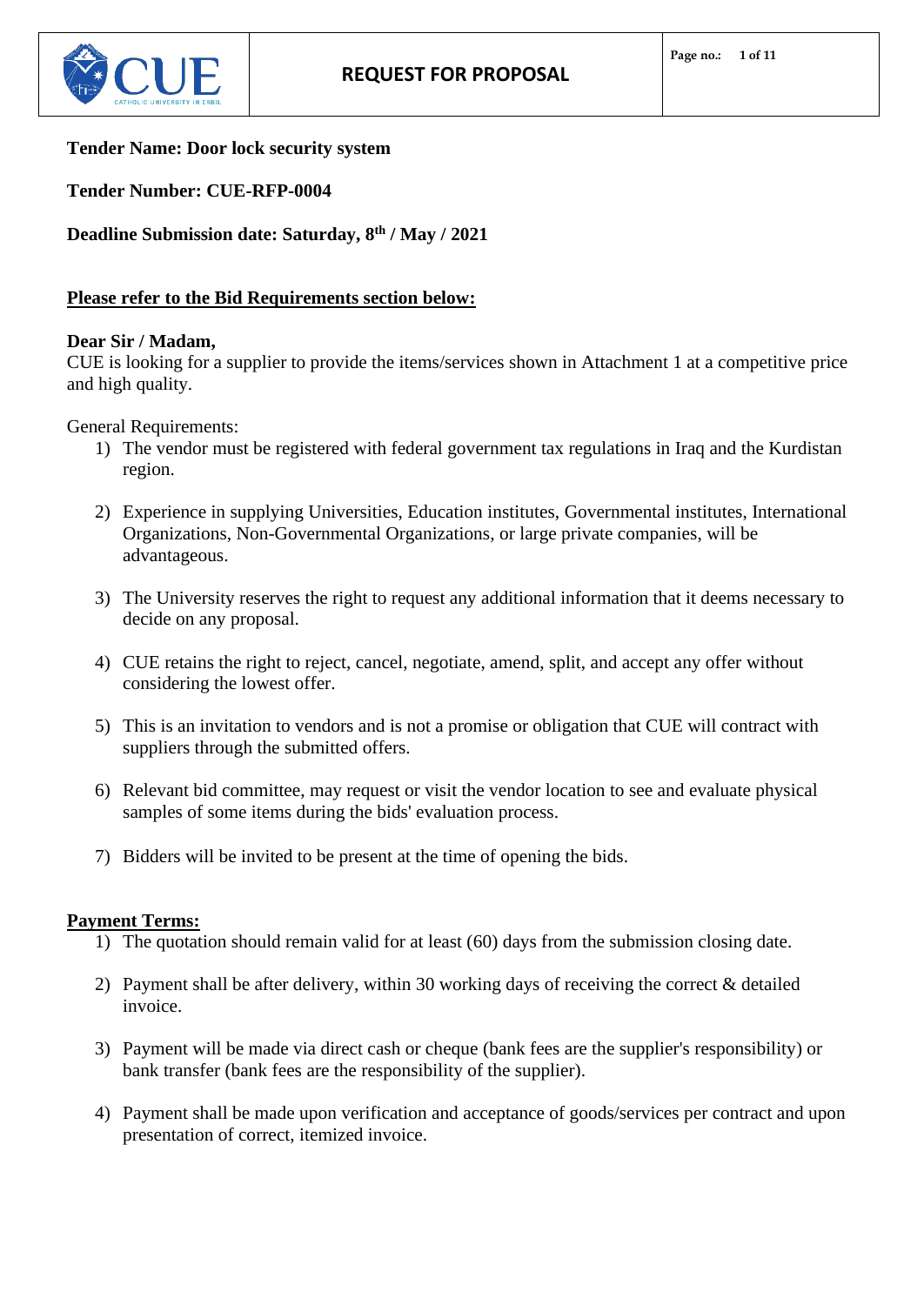

## **Requested Information**

The submission must include:

- Full legal address and contact details of the company
- Name of company's official owner and copy of his/her ID.
- Copy of company registration certificate.
- Evidence of previous similar works implementation, if any.
- Bank account information if available.
- The vendor must read, sign & stamp Attachment (2) related to SUPPLIER CODE OF CONDUCT.

## **Bid Requirements:**

Offers that do not meet the following will be automatically rejected regardless of price:

- 1. Offers must be received before the stated deadline **Saturday, 8 th / May / 2021.**
- 2. Offers must include all information requested above.
- 3. Offers must include photos/Videos/Samples of the provided items by the vendor according to the request.
- 4. Unit prices must be provided for all line items. Offers that only include totals will be rejected.
- 5. Bids that include mistakes in calculations within the Bill of Quantities will be excluded from the competition.
- 6. The bid must be submitted to CUE in a sealed and stamped envelope. Any missing documents may cause the entire offer to be rejected.
- 7. Offers must be clean & clear from any mistake, corrections, or deletions.
- 8. Offers must be complete, signed on a clear date, and stamped on all pages and attachments.
- 9. Bidders are not permitted to alter the offer or proposal after the closing date. However, any bidder may be requested to clarify an aspect of an offer or proposal in writing, but a change in the substance or price of the offer or proposal may not be sought, offered, or permitted.
- 10. Supplying the items will be through a contract that will be signed with the successful bidder.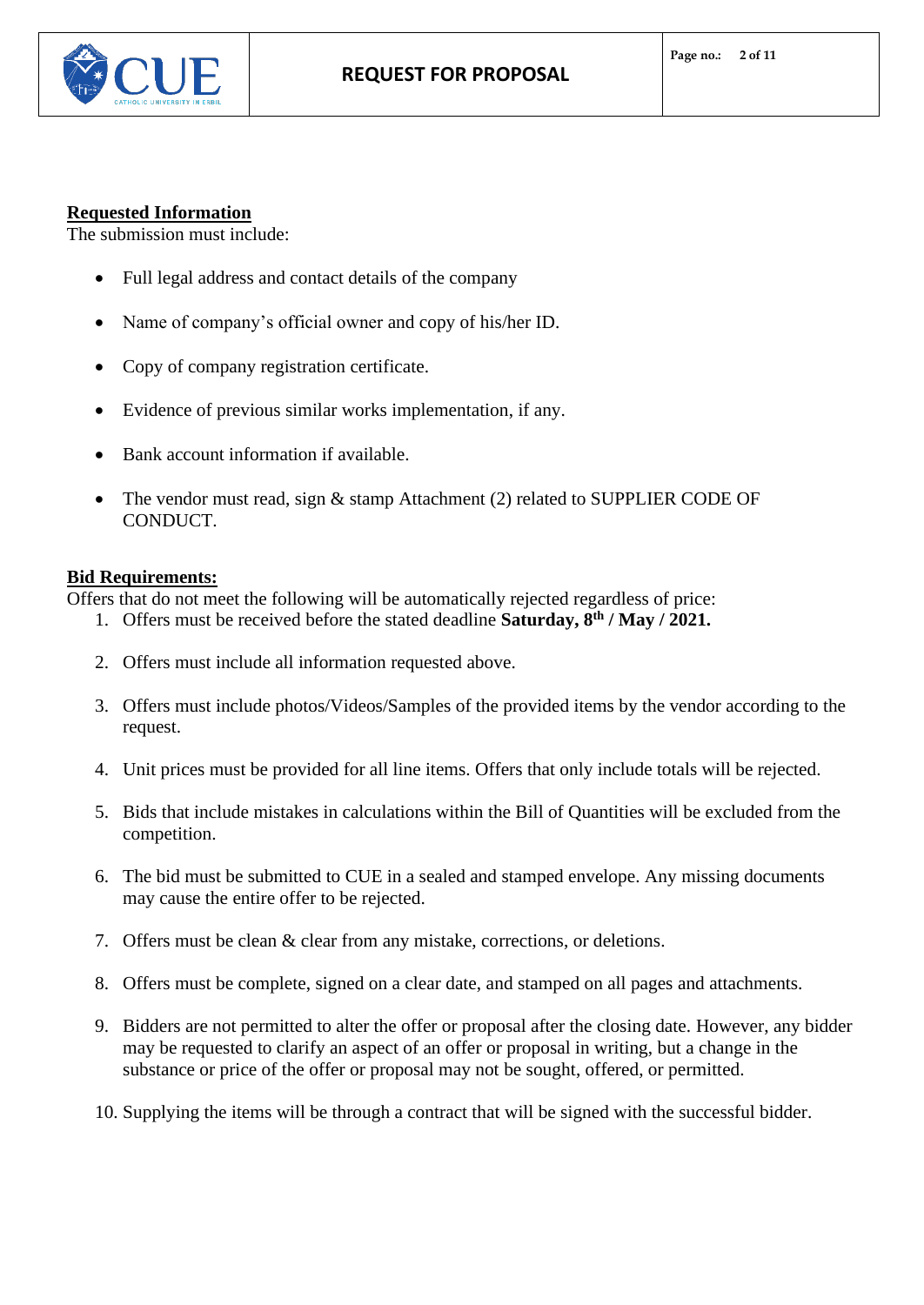

## **Delivery Instructions:**

All bids should reach CUE before **(Saturday, 8 th / May / 2021)**

- 1- Submitted bids must be complete, stamped, and signed in a sealed and stamped envelope.
- 2- Bids should be delivered by hand to CUE Reception
- 3- CUE location: Erbil, Ankawa, 189 District, Baherka new road near Majdal Hotel and Gratus Hotel.

## **Extra information:**

- Site survey is available if the bidder wants to see the campus and the buildings.
- Bidder shall request for a site survey, and permission will be granted by the university.
- Device brand is not mandatory, anything that matches these specs is acceptable.

## **Contact information**

For any further information, please contact CUE through the following:

- 1- Email address: [procurement@cue.edu.krd.](mailto:procurement@cue.edu.krd)
- 2- Mobile no.: +9647506013333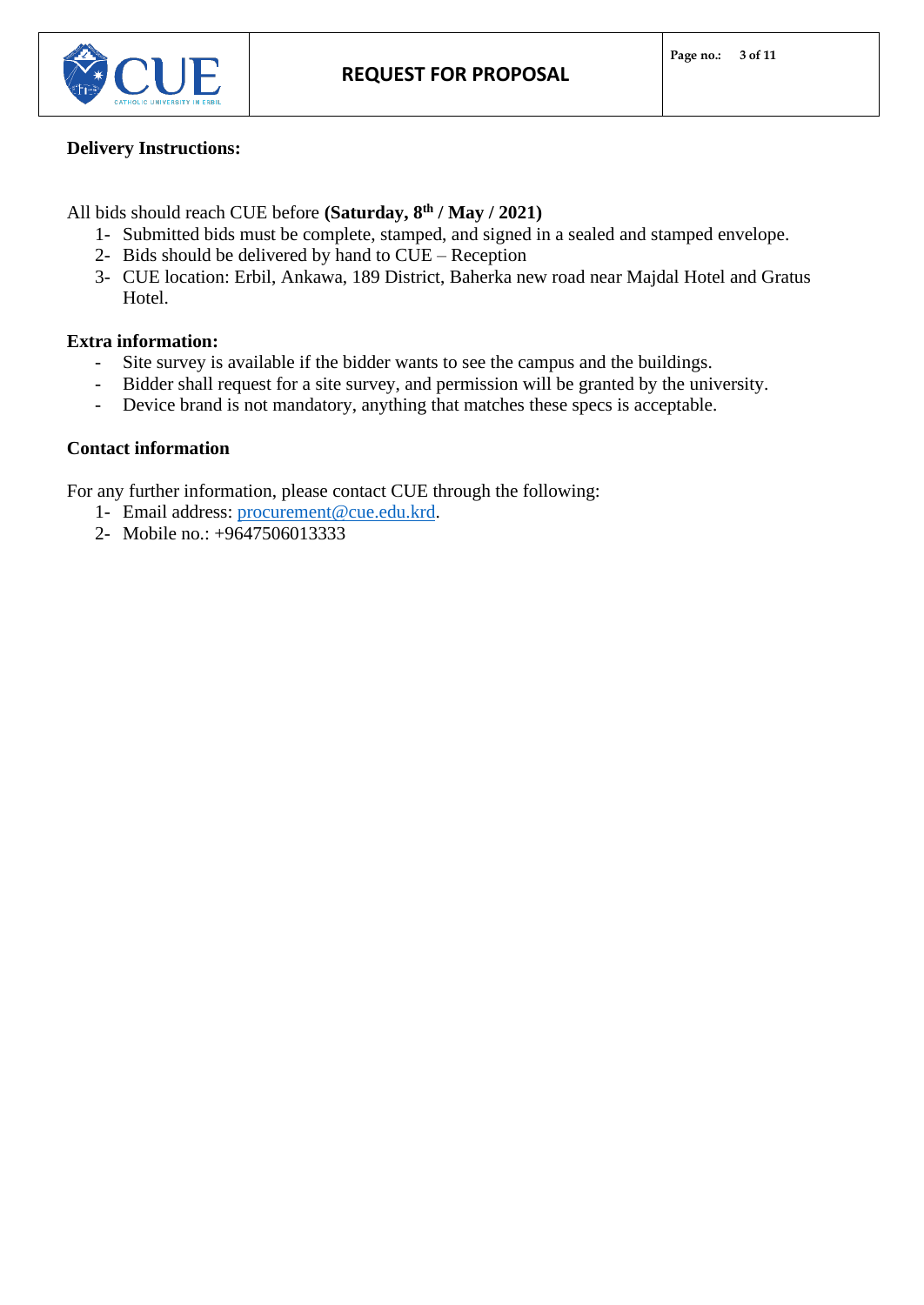



# **Company information**

Company name:

Legal address:

Telephone Number:

Company website:

Company registration number:

Authorized manager's Name:

Authorized manager's email:

Authorized manager's Mobile no.:

Other information:

Please indicate here below the number and title of the attachments you provide as evidence for similar implemented works.

Full name of the authorized person:

Position:

Mobile no.:

Email address:

Date: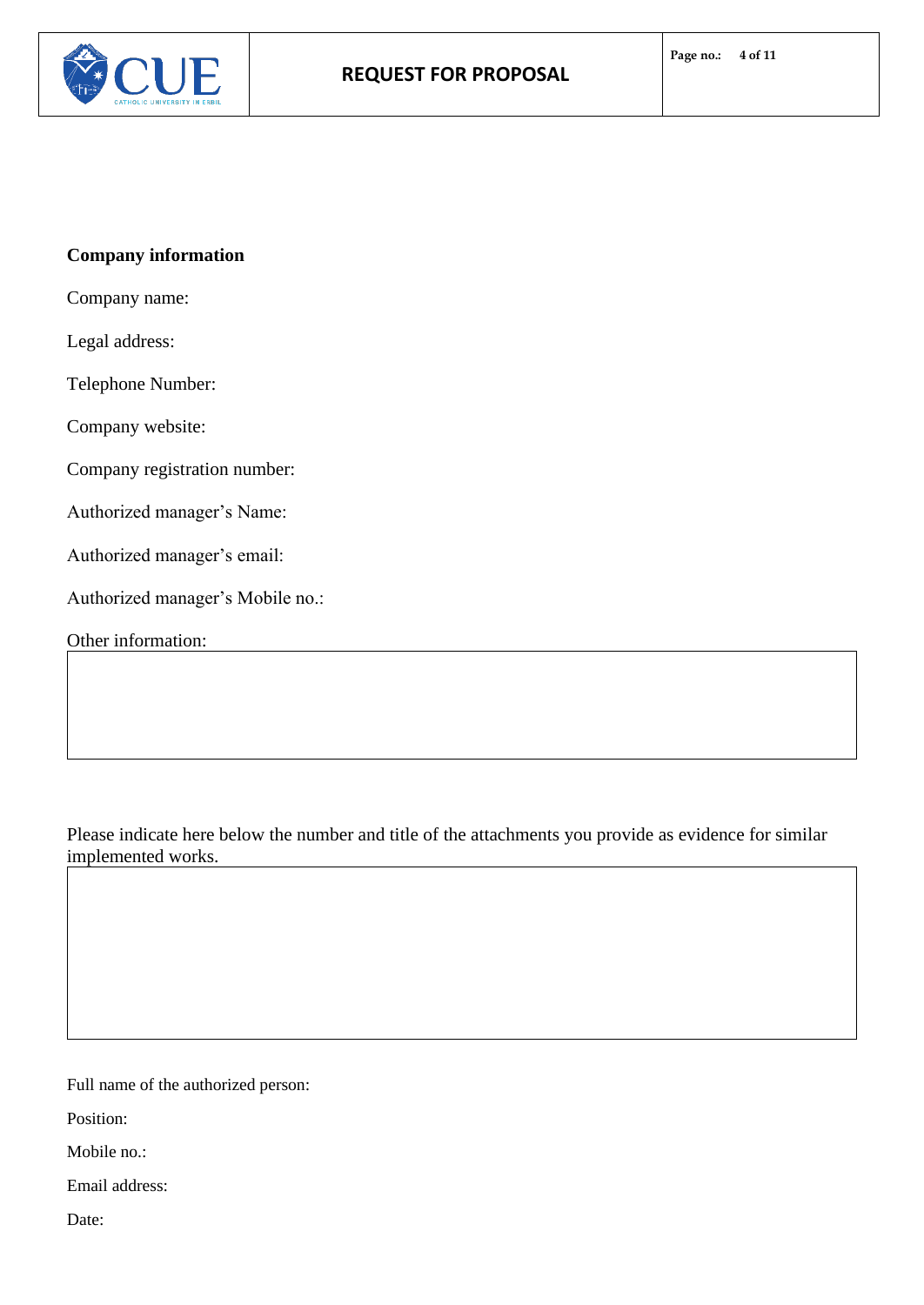

Signature and Stamp:

## **Attachment 1**

### **Offered Prices Document**

- A- Please fill the below table with the offered brands, specifications, and prices:
- B- The Vendor can offer other brands with similar descriptions and specifications as an attachment.

| No. | <b>Site</b> | <b>Item</b><br>name         | <b>Description and specifications</b>                                                                                                                                                                                                                                                                                                                                                                                                                                                                                                                                                                                                                                                                                                                                                                                                                                                                                                                                                                                                                                                                                                                                                                                                                                                                                                                                                                                                                                                                                                                                                                                                                       | <b>UOM</b> | <b>QT</b><br>Y | Uni<br>t<br>pric<br>e | <b>Total</b><br>price | Comme<br>nts and<br>Warrant<br>y clause | <b>Expected</b><br>time of<br>delivery<br>and<br><b>Installatio</b><br>n |
|-----|-------------|-----------------------------|-------------------------------------------------------------------------------------------------------------------------------------------------------------------------------------------------------------------------------------------------------------------------------------------------------------------------------------------------------------------------------------------------------------------------------------------------------------------------------------------------------------------------------------------------------------------------------------------------------------------------------------------------------------------------------------------------------------------------------------------------------------------------------------------------------------------------------------------------------------------------------------------------------------------------------------------------------------------------------------------------------------------------------------------------------------------------------------------------------------------------------------------------------------------------------------------------------------------------------------------------------------------------------------------------------------------------------------------------------------------------------------------------------------------------------------------------------------------------------------------------------------------------------------------------------------------------------------------------------------------------------------------------------------|------------|----------------|-----------------------|-----------------------|-----------------------------------------|--------------------------------------------------------------------------|
| 1   | Controller  | DS-<br>K2604T-<br>400101076 | · Single-door Access Controller DS-K2601T:<br>Input interface: 4 alarm input, Door Sensor×1,<br>Door Switch×1, Case Input×2, Fire Alarm<br>Linkage×1, Tamper-proof×1;<br>Output interface: Door Switch Relay×1, Alarm<br>Relay×1.<br>· Double-door Access Controller DS-K2602T:<br>Input interface: 4 alarm input, Door Sensor×2,<br>Door Switch×2, Case Input×4, Fire Alarm<br>Linkage×1, Tamper-proof×1;<br>Output interface: Door Switch Relay×2, Alarm<br>Relay×2.<br>· Four-door Access Controller DS-K2604T:<br>Input interface: 4 alarm input, Door Sensor×4,<br>Door Switch×4, Case Input×8, Fire Alarm<br>Linkage×1, Tamper-proof×1;<br>Output interface: Door Switch Relay×4, Alarm<br>Relay×4.<br>• 32-bit high-speed processor<br>. TCP/IP network communication, with a self-<br>adaptive network interface. The<br>communication data is encrypted to ensure<br>information security<br>• The recognition and storage of card number<br>with a maximum of 20 digits<br>• Massive storage with 100,000 (can be<br>expended to 200,000) cards information and<br>300,000 (can be expended to 600,000) access<br>control events<br>• Supports multi-door interlocking function<br>(DS-K2602, and DS-K2604), anti-passback<br>function, multi-card function, first card<br>function, super card, and super password<br>function<br>• Online upgrade function and online remote<br>control of the doors<br>• Supports alarm event upload (including<br>tamper-proof alarm, unsecured door alarm,<br>forced entry alarm, delayed door alarm, duress<br>card, and code alarm, blacklist alarm, and<br>alarm for invalid card swiping attempts alarm) | piece      | 30             |                       |                       |                                         |                                                                          |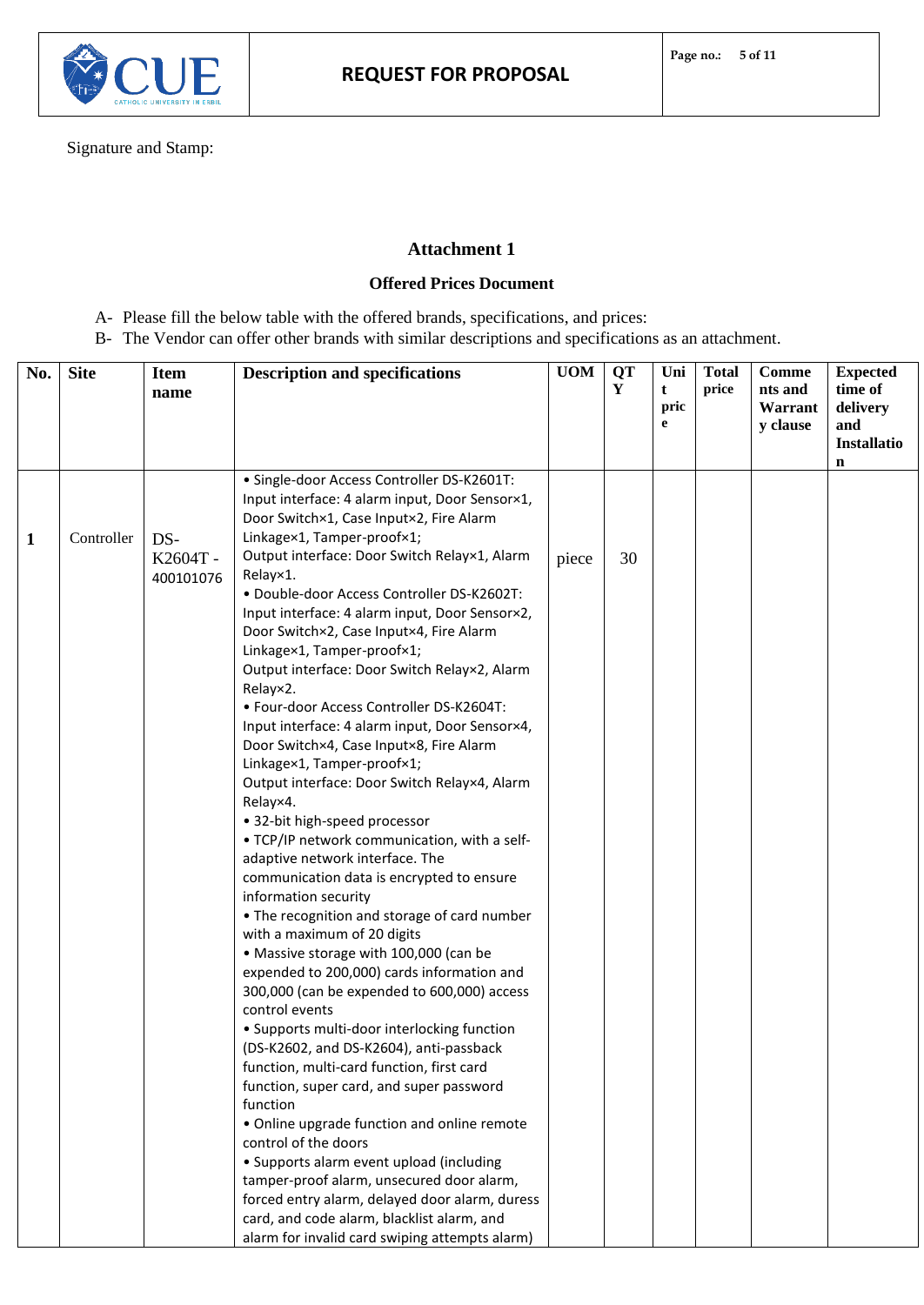**REQUEST FOR PROPOSAL**



|                |                                           |                                           | • Short circuit attempts alarm and open circuit<br>attempts alarm                                                                                                                                                                                                                                                                                                              |       |                         |  |  |  |  |
|----------------|-------------------------------------------|-------------------------------------------|--------------------------------------------------------------------------------------------------------------------------------------------------------------------------------------------------------------------------------------------------------------------------------------------------------------------------------------------------------------------------------|-------|-------------------------|--|--|--|--|
|                |                                           |                                           | • Supports zone alarm input<br>• Supports RS485 interface and Wiegand<br>interface for accessing card reader. Wiegand                                                                                                                                                                                                                                                          |       |                         |  |  |  |  |
|                |                                           |                                           | interface supports W26/W34 and is seamlessly<br>compatible with third-party card reader with<br>the Wiegand interface                                                                                                                                                                                                                                                          |       |                         |  |  |  |  |
|                |                                           |                                           | • Supports various card types such as normal/<br>disabled/ blacklist/ patrol/ guest/ duress/                                                                                                                                                                                                                                                                                   |       |                         |  |  |  |  |
|                |                                           |                                           | super card, etc.<br>. Various indicators to show different device                                                                                                                                                                                                                                                                                                              |       |                         |  |  |  |  |
|                |                                           |                                           | status<br>• Supports time synchronization via NTP,<br>manual or automatic method                                                                                                                                                                                                                                                                                               |       |                         |  |  |  |  |
|                |                                           |                                           | • Supports standby battery<br>• Watchdog for device running status<br>detection                                                                                                                                                                                                                                                                                                |       |                         |  |  |  |  |
|                |                                           |                                           | . Data can be permanently saved when the<br>access controller is powered off                                                                                                                                                                                                                                                                                                   |       |                         |  |  |  |  |
| $\overline{2}$ | Exit<br><b>Button</b>                     | DS-<br>K7P06 -<br>302900567               | Structure: stainless steel panel, metal<br>button, metal bottom case;<br>Dimension(LxWxH): 88x88x54mm<br>$(3.46 \times 3.46 \times 2.13^{n})$ .                                                                                                                                                                                                                                | piece | 30                      |  |  |  |  |
| 3              | Card<br>Reader                            | DS-<br>K1107E-<br>302901605               | • DS-K1107E (EM Card)<br>• Equipped with the 32-bit high-speed<br>processor<br>• RS-485 and Wiegand (W26/W34) protocol<br>• The card reading frequency is 125KHz and<br>the number of ID cards can be read (DS-<br>K1107E and DS-K1107EK).<br>• Meets the standard of ISO 14443-A and the                                                                                      | piece | 30                      |  |  |  |  |
|                |                                           |                                           | card reading frequency is 13.56MHz. The<br>number and content of the Mifare card can be<br>read (DS-K1107M and DS-K1107MK).<br>• Supports tampering alarm<br>. Built-in buzzer for identifying the reading<br>status<br>• Online upgrade function<br>• Watchdog design for repairing itself in case<br>that exception occurs, to ensure the long<br>service life of the reader |       |                         |  |  |  |  |
| 4              | Single<br>door lock                       | DS-<br><b>K4H450S</b><br>302902421        | Single-door Magnetic Lock supports the static<br>linear thrust of 500kg;<br>Working Current: DC12V (500 mA) /<br>24VAC (250 mA).                                                                                                                                                                                                                                               | piece | 30                      |  |  |  |  |
|                |                                           | DS-<br><b>K4H258D</b><br>-LZ<br>306600788 | LZ-Bracket of Magnetic Lock, for DS-<br>K4H258D                                                                                                                                                                                                                                                                                                                                | piece | 30                      |  |  |  |  |
| 5              | Cards (not printed) to be given for staff |                                           |                                                                                                                                                                                                                                                                                                                                                                                | Piece | 100<br>$\boldsymbol{0}$ |  |  |  |  |
| 6              | <b>Instalations fees</b>                  |                                           |                                                                                                                                                                                                                                                                                                                                                                                |       |                         |  |  |  |  |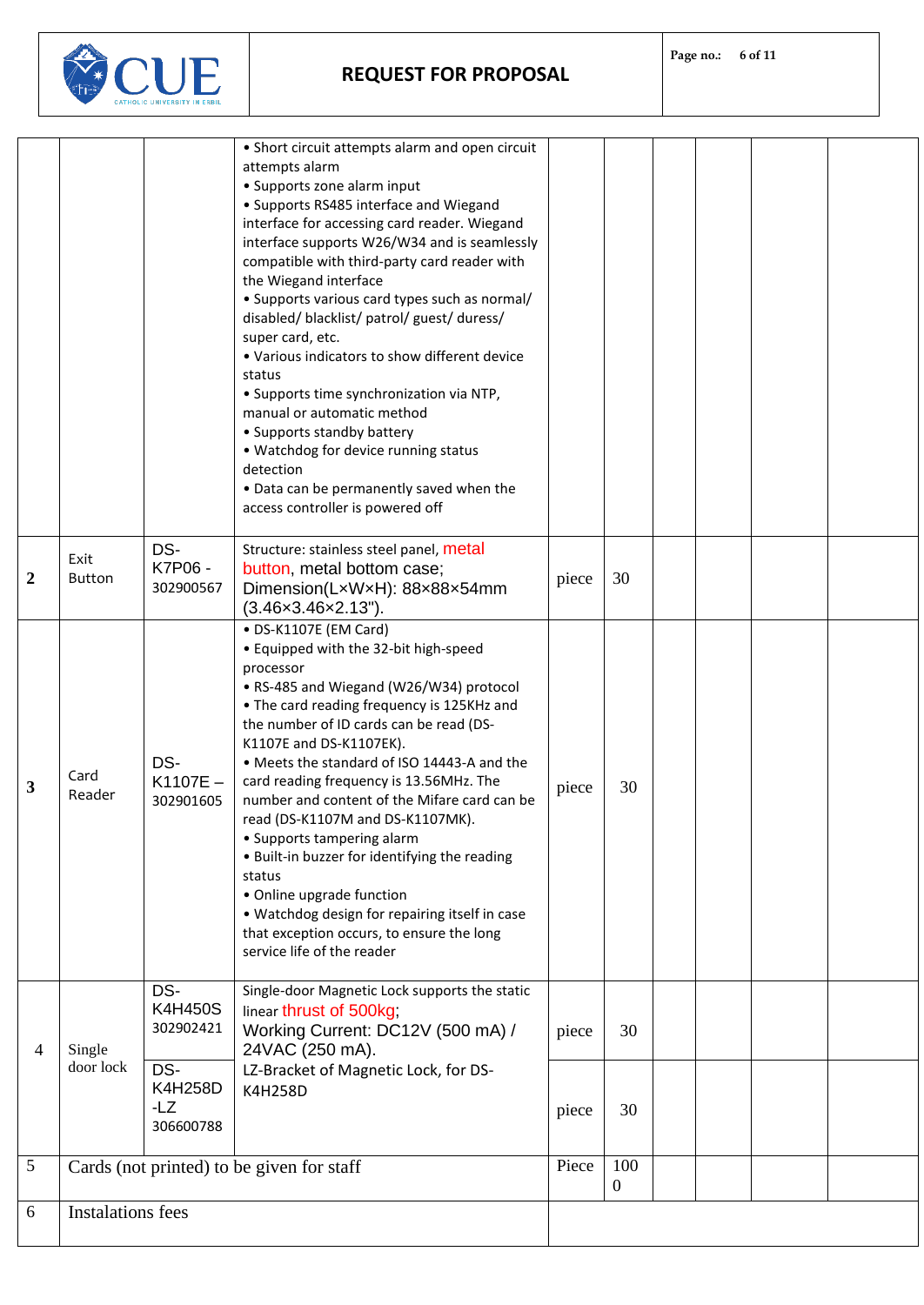

**Grand Total Price:**

Offer validity duration:

Any other remarks:

Full name of the authorized person:

Position:

Mobile no.:

Email address:

Date:

Signature and Stamp: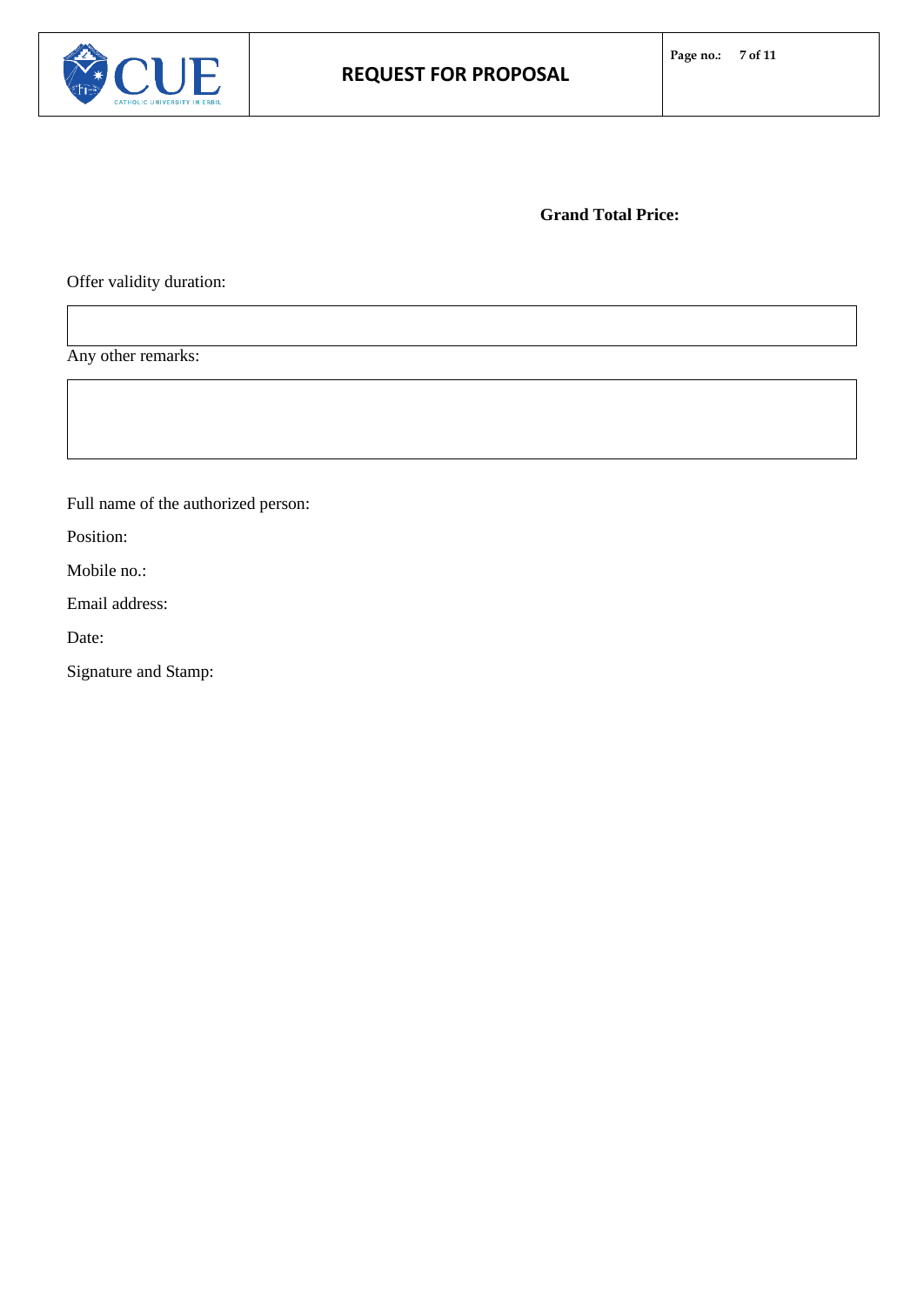

## **Attachment 2**

**Supplier Code of Conduct**

**At Catholic University in Erbil, we believe acting ethically and responsibly is not only the right thing to do but will also lead to better execution of our responsibilities. CUE has adapted UN's Supplier Code of Conduct to clarify our global expectations in the areas of work integrity, respect for fundamental human rights, social justice, and human dignity, and respect for the equal rights of men and women serves as overarching values to which suppliers of goods and services to the CUE are expected to adhere.** 

### 1. Scope of Application

The provisions of this Code of Conduct set forth the CUE's expectations for all suppliers that are registered with the CUE or with whom it does business. The CUE expects that these principles apply to suppliers and their employees, parent, subsidiary or affiliate entities, and subcontractors. The CUE expects suppliers to ensure that this Code of Conduct is communicated to their employees, parent, subsidiary, and affiliated entities as well as any subcontractors and that it is done in the local language and in a manner that is understood by all.

### 2. Continuous Improvement

The provisions as outlined in this Code of Conduct provide the minimum standards expected of suppliers to the CUE. The CUE expects suppliers to strive to exceed both international and industry best practices. The CUE also expects that its suppliers encourage and work with their own suppliers and subcontractors to ensure that they also strive to meet the principles of this Code of Conduct. The CUE recognizes that reaching some of the standards established in this Code of Conduct is a dynamic rather than static process and encourages suppliers to improve their workplace conditions accordingly continually.

### 3. Management, Monitoring, and Evaluation

The CUE expects that suppliers, at a minimum, have established clear goals toward meeting the standards outlined in this Code of Conduct. The CUE expects that its suppliers will establish and maintain appropriate management systems related to the content of this Code of Conduct and that they actively review, monitor, and modify their management processes and business operations to ensure they align with the principles outlined in this Code of Conduct. Supplier participants in the Global Compact are strongly encouraged to operationalize its principles and to communicate their progress annually to stakeholders. The CUE may monitor that milestones have been set and management systems have been put in place to ensure that the principles set out in this Code of Conduct have been met and failure to do so may impact the future ability of a supplier to do business with the CUE. To review the progress of suppliers and subcontractors in implementing the Code of Conduct, the CUE may take various supporting initiatives, including requesting suppliers to commit to the Global Compact, to self-certify that they comply with the Code of Conduct and, in some cases, to conduct on-site evaluations and inspections of supplier facilities and those of their subcontractors.

### **Labor**

4. Freedom of Association and Collective Bargaining: CUE expects its suppliers to recognize the freely-exercised right of workers, without distinction, to organize, further, and defend their interests and to bargain collectively, as well as to protect those workers from any action or other form of discrimination related to the exercise of their right to organize, to carry out trade union activities and to bargain collectively.

5. Forced or Compulsory Labor:

The CUE expects its suppliers to prohibit forced or compulsory labor in all its forms.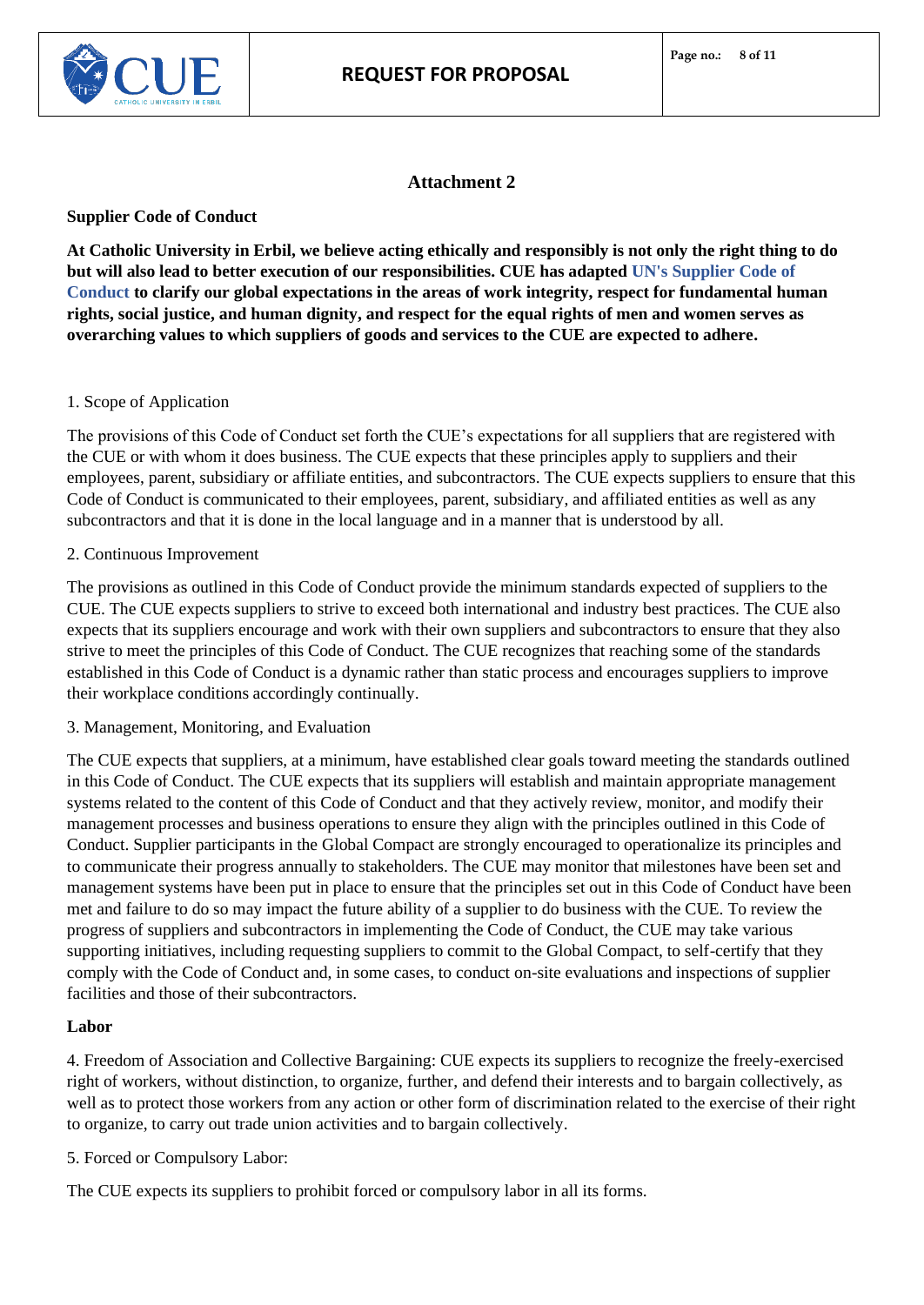

### 6. Child Labor:

The CUE expects its suppliers not to employ: (a) children below 14 years of age or, if higher than that age, the minimum age of employment permitted by the law of the country or countries where the performance, in whole or in part, of a contract, takes place, or the age of the end of compulsory schooling in that country or countries, whichever is higher; and (b) persons under the age of 18 for work that, by its nature or the circumstances in which it is carried out, is likely to harm the health, safety or morals of such persons.

### 7. Discrimination:

The CUE expects its suppliers to ensure equality of opportunity and treatment in respect of employment and occupation without discrimination on the grounds of race, color, sex, religion, political opinion, national extraction or social origin, and such other ground as may be recognized under the national law of the country or countries where the performance, in whole or in part, of a contract, takes place.

8. Wages, Working Hours, and Other Conditions of Work:

The CUE expects its suppliers to ensure the payment of wages in legal tender, at regular intervals no longer than one month, in full and directly to the workers concerned. Suppliers should keep an appropriate record of such payments. Deductions from wages are permitted only under conditions and to the extent prescribed by the applicable law, regulations, or collective agreement, and suppliers should inform the workers concerned of such deductions at the time of each payment. The wages, hours of work, and other work conditions provided by suppliers should be not less favorable than the best conditions prevailing locally for work of the same character performed in the trade or industry concerned in the area where work is carried out.

#### 9. Health and Safety

The CUE expects its suppliers to ensure, so far as is reasonably practicable, that: (a) the workplaces, machinery, equipment, and processes under their control are safe and without health risk; (b) the chemical, physical and biological substances and agents under their control are without health risk when the appropriate measures of protection are taken; and (c) where necessary, adequate protective clothing and protective equipment are provided to prevent, so far as is reasonably practicable, risk of accidents or adverse effects to health.

### **HUMAN RIGHTS**

### 10. Human Rights:

The CUE expects its suppliers to support and respect the protection of internationally proclaimed human rights and to ensure that they are not complicit in human rights abuses.

11. Harassment, Harsh or Inhumane Treatment

The CUE expects its suppliers to create and maintain an environment that treats all employees with dignity and respect and will not use any threats of violence, sexual exploitation or abuse, verbal or psychological harassment or abuse. No harsh or inhumane treatment, coercion, or corporal punishment of any kind is tolerated, nor is there to be the threat of any such treatment.

## 12. Mines:

The CUE expects its suppliers not to engage in the sale or manufacture of anti-personnel mines or components utilized in the manufacture of anti-personnel mines.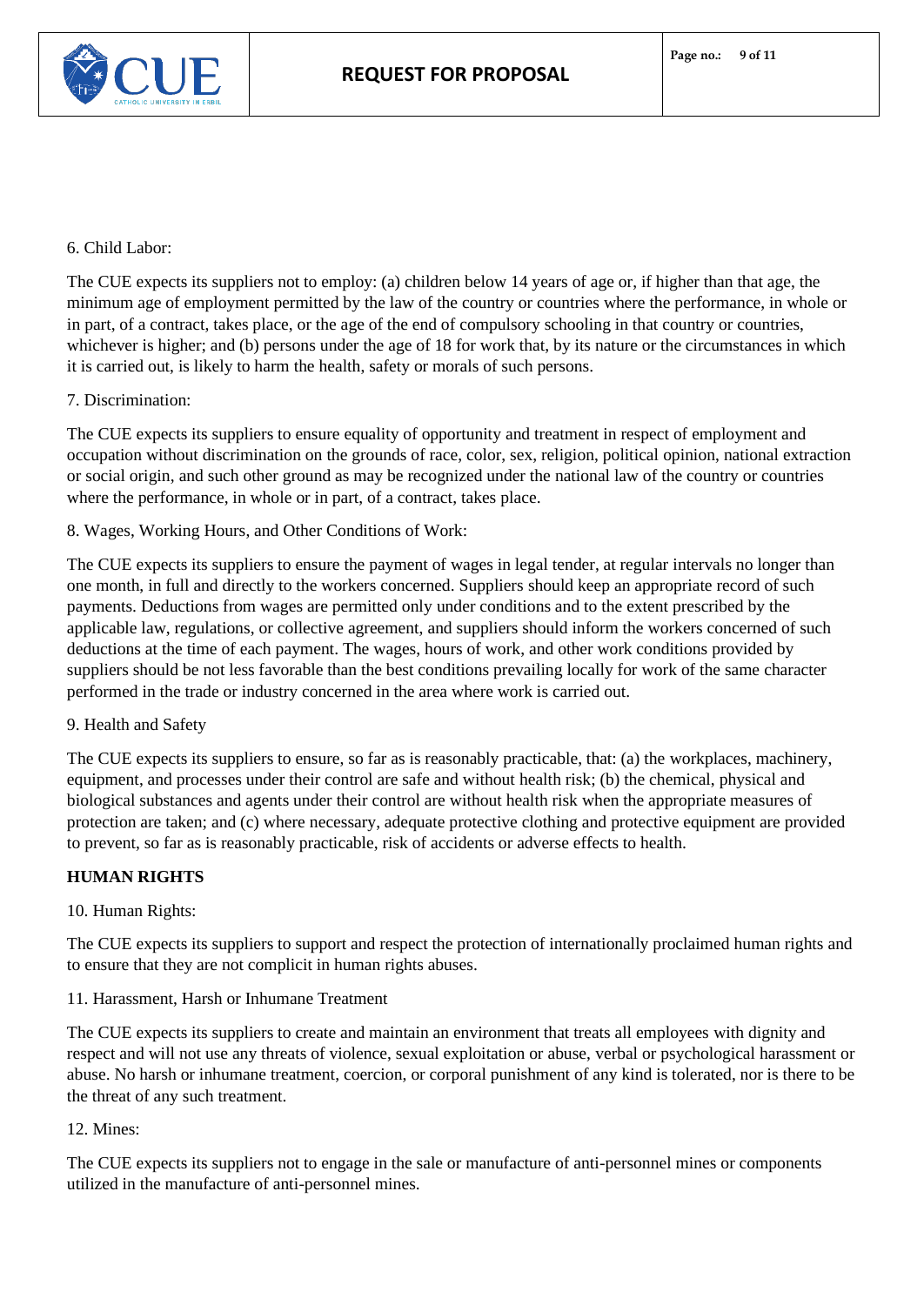

#### **Environment:**

13. Environmental:

The CUE expects its suppliers to have an effective environmental policy and comply with existing legislation and regulations regarding protecting the environment. Suppliers should, wherever possible, support a precautionary approach to environmental matters, undertake initiatives to promote greater environmental responsibility and encourage the diffusion of environmentally friendly technologies implementing sound life-cycle practices.

14. Chemical and Hazardous Materials

Chemical and other materials posing a hazard if released to the environment are to be identified and managed to ensure their safe handling, movement, storage, recycling, or reuse and disposal.

### 15. Wastewater and Solid Waste

Wastewater and solid waste generated from operations, industrial processes, and sanitation facilities are to be monitored, controlled, and treated as required before discharge or disposal.

#### 16. Air Emissions:

Air emissions of volatile organic chemicals, aerosols, corrosives, particulates, ozone-depleting chemicals, and combustion by-products generated from operations are to be characterized, monitored, controlled and treated as required before discharge or disposal.

#### 17. Minimize Waste, Maximize Recycling

Waste of all types, including water and energy, are to be reduced or eliminated at the source or by practices such as modifying production, maintenance, and facility processes, materials substitution, conservation, recycling, and reusing materials.

#### **Ethical Conduct**

#### 18. Corruption

The CUE expects its suppliers to adhere to the highest standards of moral and ethical conduct, to respect local laws, and not engage in any form of corrupt practices, including but not limited to extortion, fraud, or bribery.

#### 19. Conflict of Interest

CUE suppliers are expected to disclose to the CUE any situation that may appear as a conflict of interest and disclose to the CUE if any CUE official or professional under contract with the CUE may have an interest of any kind in the supplier's business or any kind of economic ties with the supplier.

#### 20. Gifts and Hospitality

The CUE has a "zero tolerance" policy and does not accept any type of gift or any offer of hospitality. The CUE will not accept any invitations to sporting or cultural events, offers of holidays or other recreational trips, transportation, or invitations to lunches or dinners. The CUE expects its suppliers not to offer any benefit such as free goods or services, employment, or sales opportunity to a CUE staff member in order to facilitate the suppliers' business with the CUE.

21. Post-employment restrictions: